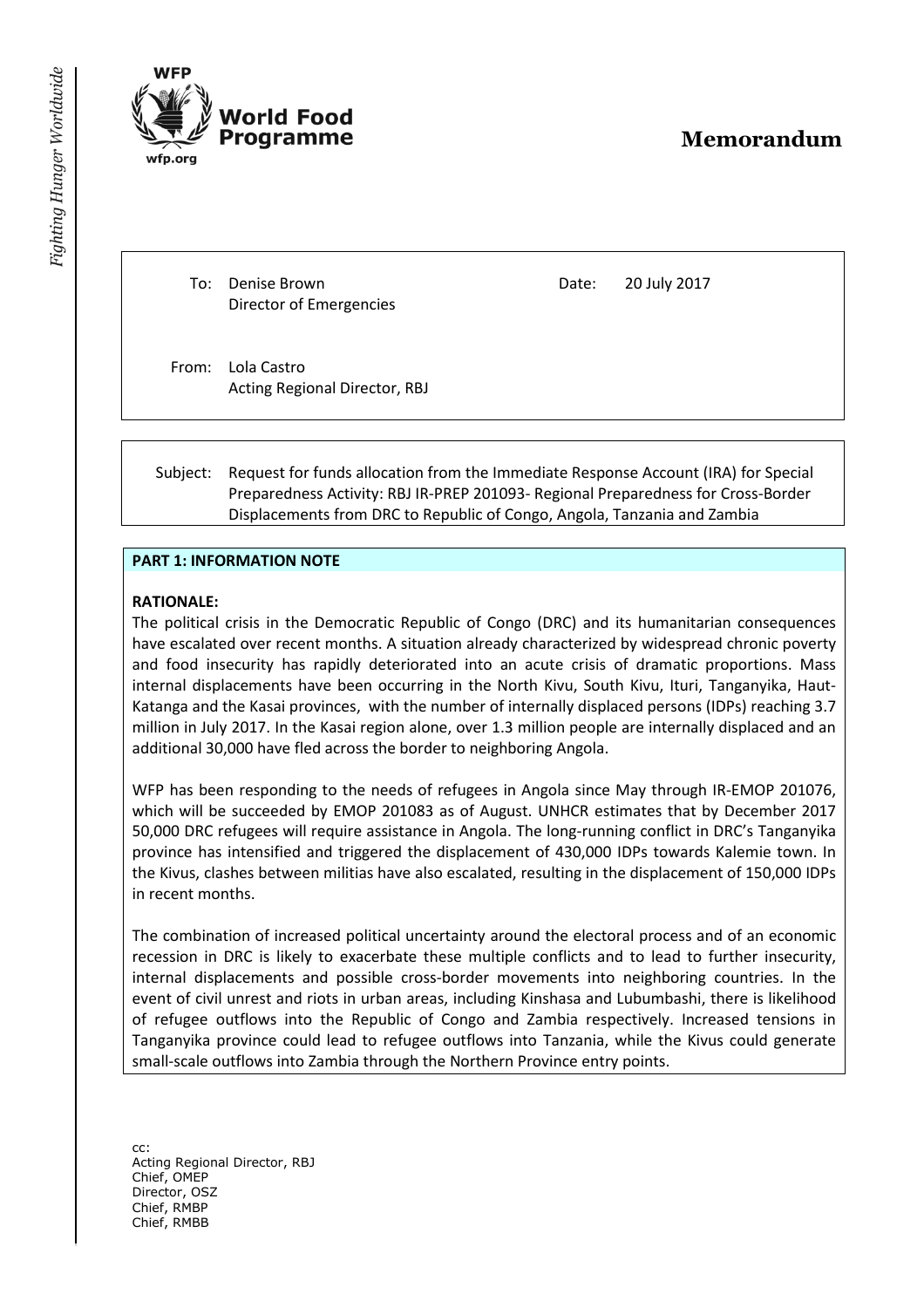

The objective of IR-PREP 201093 is to establish adequate regional supply chain and Cash Based Transfers (CBT) preparedness measures for cross-border displacements in the region from DRC to Angola, Republic of Congo, Zambia and Tanzania.

The IRA funds will cover three regional preparedness activities:

1. Supply capacity assessments in Angola and Republic of Congo as a preparedness action for additional refugee influxes into Angola.

2. Regional supply chain corridor assessments which will incorporate CBT analysis to assess logistics infrastructure and supply corridors for Republic of Congo, Zambia and Tanzania in preparedness for refugee outflows from DRC.

3. Augmentation of storage capacity in Lunda Norte, Angola for pre-positioning of food commodities for the refugee response in Angola.

## **IRA AMOUNT REQUESTED: US\$ 272,699**

Currently, there is no donor interest for this preparedness activity.

**DURATION OF THE ACTIVITY:** 1 August to 31 October 2017.

### **JUSTIFICATION:**

### **1. Supply capacity assessments in Angola and RoC**

Taking into account the volatile situation in the Kasai region and the high likelihood of further displacements into Angola, there is an urgent need for a supply capacity assessment to support operational planning. Whilst an initial supply chain analysis has been conducted under the IR-EMOP (201076), additional assessments need to be conducted to support operational planning.

In the Republic of Congo, WFP has a small country office presence with limited supply chain management capacities. In the event of an emergency response to a refugee influx from the DRC; the previously completed supply capacity assessment would be inadequate. A comprehensive review of the existing logistics infrastructure is required to identify gaps and establish ways to address these gaps in the event of a refugee influx to the country.

### **2. Regional supply chain corridor assessments**

Regional supply chain corridor assessments coordinated by the Regional Bureau are required to assess logistics infrastructure and supply corridors for Republic of Congo, Zambia and Tanzania. These supply chain corridor assessments will support the on-going emergency operations in DRC.

The regional supply chain corridor assessments will target corridors that serve refugee-receiving (Angola) and other potential asylum countries (Zambia, Tanzania, Republic of Congo), as well as the DRC. They will serve as preparedness measures in the event of further cross-border displacements to neighboring countries. The assessments will also support on-going emergency operations in the DRC. The assessments will review existing and potential delivery pipeline corridors in Tanzania and Zambia and Republic of Congo. The regional corridors to these countries will be assessed to collect data on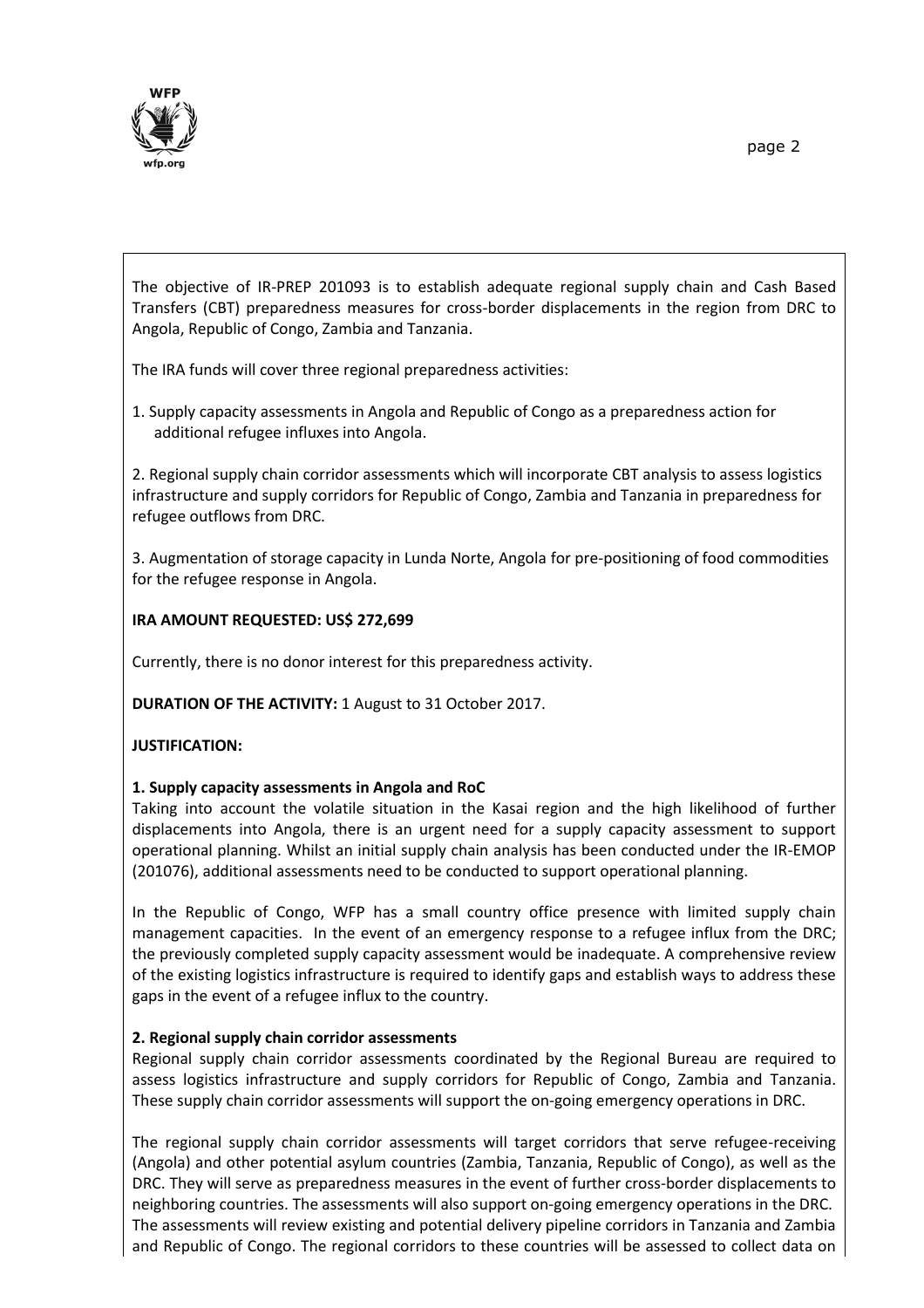

logistics infrastructure and services, focusing on critical logistics links, such as port and airport capacities, road and rail networks, storage facilities, handling procedures, labor rates, local transportation resources, logistics service providers and other key factors required for operational support.

Particular consideration will be given to identifying any challenges that could result in bottlenecks in the delivery pipeline to support operations planning. The identification of these challenges will also be leveraged as a starting point for conducting additional assessments as required.

Additionally, in support of CBT as a potential food assistance modality, the assessments will, where possible collect data on relevant retailer capacity. Where feasible, during the supply chain corridor assessments information will be gathered on relevant markets, financial service providers, cooperating partners' capacity and communications infrastructure.

### **3. Augmentation of storage capacity in Angola**

WFP's current emergency response in Angola is experiencing long lead times in procurement and delivery of food commodities to the remote areas hosting refugees. There is a need to rapidly augment the storage capacity in the Lunda Norte province as a contingency measure in case of a sudden increased influx of refugees from the Kasai Region.

Given that WFPs role in Angola has historically been an oversight role prior to the refugee crises, WFP is reliant on partner and Government storage capacity for operations which is still under negotiation and is inadequate for the emergency response.

WFP will procure two Mobile Storage Units (MSUs) to be located in Angola and two MSUs to be located in South Africa to support the pre-positioned of food for the emergency response.